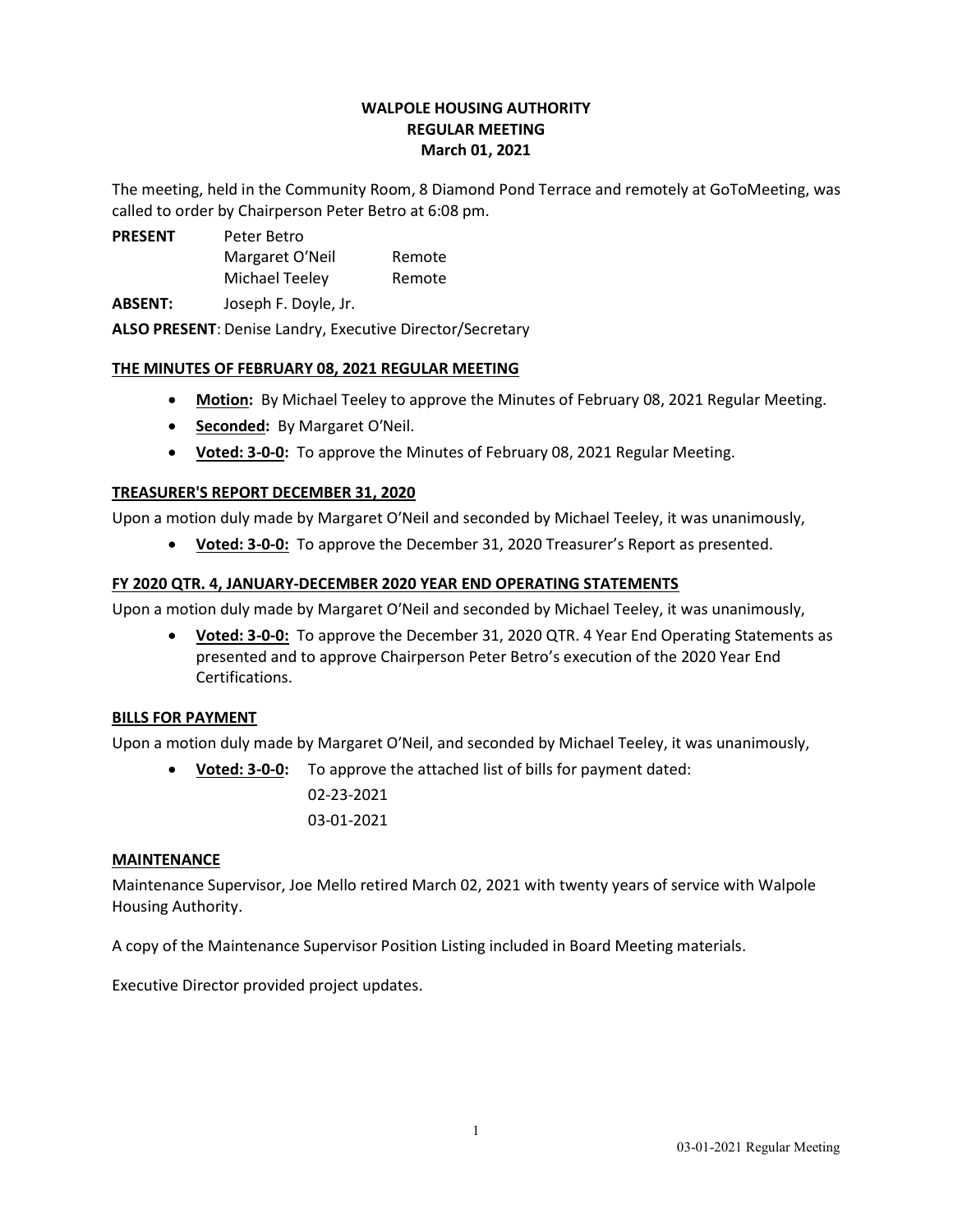### NEW BUSINESS

| Low Bid Approval: Project #314054 667-2 Diamond Pond Terrace Parking, Walkway Reconstruction & |
|------------------------------------------------------------------------------------------------|
| <b>Drainage Improvements</b>                                                                   |

| <b>Result</b>  | <b>Bidder</b>                                  | Base                    | Alt. No. 1             | <b>Alt. No. 2</b>     | Total                   |
|----------------|------------------------------------------------|-------------------------|------------------------|-----------------------|-------------------------|
| 1              | <b>Century Paving &amp; Construction Corp.</b> | \$269,800.00            | \$77,800.00            | \$54,800.00           | \$402,400.00            |
| $\overline{2}$ | <b>Ponch Excavation LLC</b>                    | \$284,042.00            | \$78,900.00            | \$57,200.00           | \$420,142.00            |
| 3              | Pawtucket Hot Mix Asphalt Inc.                 | \$288,500.00            | \$97,425.00            | \$60,000.00           | \$445,925.00            |
| 4              | Walsh Contracting Corp.                        | \$290,000.00            | \$58,000.00            | \$60,000.00           | \$408,000.00            |
| 5              | <b>Sunshine Paving Corporation</b>             | \$290,000.00            | \$100,000.00           | \$50,000.00           | \$440,000.00            |
| 6              | D'Ambra Construction                           | \$293,000.00            | \$113,000.00           | \$77,000.00           | \$483,000.00            |
| 7              | <b>Allied Paving Corporation</b>               | \$295,700.00            | \$145,825.00           | \$59,725.00           | \$501,250.00            |
| $8*$           | <b>ERA Equipment, LLC</b>                      | <del>\$304,800.00</del> | <del>\$31,000.00</del> | <del>\$5,000.00</del> | <del>\$340,800.00</del> |
| 9              | Family Paving, Inc.                            | \$356,160.00            | \$107,190.00           | \$71,150.00           | \$534,500.00            |
| 10             | Lorusso Corporation                            | \$367,268.00            | \$107,900.00           | \$108,000.00          | \$583,168.00            |
| 11             | A D Paolini LLC                                | \$386,500.00            | \$73,000.00            | \$66,000.00           | \$525,500.00            |
| 12             | Cassidy Corp.                                  | \$389,999.00            | \$278,510.00           | \$134,224.00          | \$802,733.00            |

Bidding closed for 314054 Diamond Pond Terrace Parking, Walkway Reconstruction & Drainage Improvements Project on February 11, 2021.

The Bid Tabulation and Designer's Bid Recommendation Letter were presented to the Board for review.

The Design Construction Estimate for full project scope (Base, Alt No 1 and Alt No 2) at time of bidding was \$349,834.

The low Bidder, accepting all alternates, is Century Paving & Construction Corp. for \$402,400.00.

(ERA Equipment, LLC's bid was rejected by the DHCD because the bid bond was re-used from another bid).

Designer GCG has checked the references for Century Paving & Construction Corp., found them to be satisfactory, and recommends that the bid be awarded to Century Paving & Construction Corp.

Completing full project scope, by accepting the base bid and both alternates, addresses the needed additional parking spaces for the development.

FY2021 Budget allocates \$250,000 to this project. The balance of project cost is allocated to Formula Funding.

Upon review the following was brought forward:

- Motion: By Michael Teeley to find Century Paving & Construction Corp., as the eligible responsible low bidder for #314054 667-2 Diamond Pond Terrace Parking, Walkway Reconstruction & Drainage Improvements Project and to award contract for Base Bid, Alternate No. 1, and Alternate No. 2 to Century Paving & Construction Corp. for \$402,400.00. The Executive Director will serve as Contract Administrator for the Project.
- Seconded: By Margaret O'Neil.
- Voted: 3-0-0: To find Century Paving & Construction Corp., as the eligible responsible low bidder for #314054 667-2 Diamond Pond Terrace Parking, Walkway Reconstruction & Drainage Improvements Project and to award contract for Base Bid, Alternate No. 1, and Alternate No. 2 to Century Paving & Construction Corp. for \$402,400.00. The Executive Director will serve as Contract Administrator for the Project.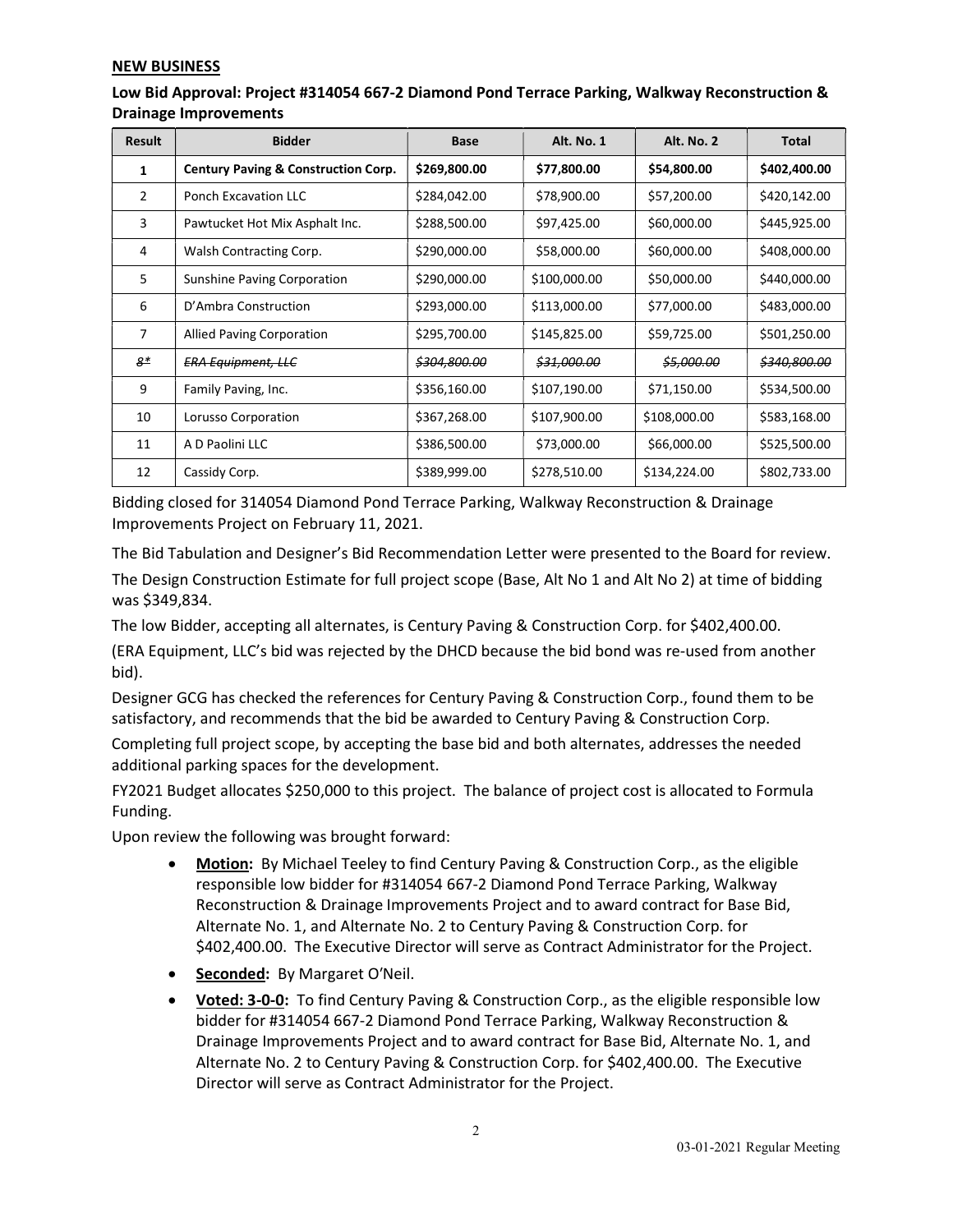### Low Bid Approval: Project #314056 667-1 Neponset View Terrace Common Hallway Ceiling Repairs

| Result | <b>Bidder</b>                      | <b>Base Bid</b> | <b>Alternates</b> | <b>Final Bid</b> |
|--------|------------------------------------|-----------------|-------------------|------------------|
| #1     | EAGLE EYES CONTRACTOR INC.         | \$63,200.00     |                   | \$63,200.00      |
| #2     | <b>FRG Contractor Corp.</b>        | \$73,650.00     |                   | \$73,650.00      |
| #3     | Vareika Construction, Inc.         | \$93,700.00     |                   | \$93,700.00      |
| #4     | P. Moore Painting & Contracting Co | \$127,617.00    |                   | \$127,617.00     |
| #5     | M&C Building, LLC                  | \$144,900.00    |                   | \$144,900.00     |

-General Bid General Bid Date: Thursday, February 18, 2021 11:00 AM

Bidding closed for 314056, 667-1 Neponset View Terrace Common Hallway Ceiling Repairs on February 18, 2021.

The Bid Tabulation was presented to the Board for review. Designer's Bid Recommendation Letter is pending.

This project was designed to address the peeling popcorn common hallway ceiling finishes in Neponset View Terrace residential buildings.

The work under the contract scope consists of the removal of existing gypsum board ceilings, installation of new gypsum board ceilings including painting of ceilings; removal and reinstallation of existing ceiling fixtures as required to perform finish work. Asbestos abatement of gypsum ceilings is required in all buildings.

The Design Construction Estimate for the project was \$79,040.17 (construction cost \$43,370.88; asbestos abatement \$\$35,669.28) at time of bidding. Project soft costs were estimated at \$11,254.89.

Walpole Housing Authority has received a Compliance Reserve Award for the project's asbestos abatement related work for \$50,000. Walpole HA FY2021 Budget allocates \$50,000 to this project.

Upon review the following was brought forward:

- Motion: By Margaret O′Neil to find Eagle Eyes Contractor Inc., as the eligible responsible low bidder for #314056, 667-1 Neponset View Terrace Common Hallway Ceiling Repairs Project and to award contract to Eagle Eyes Contractor, Inc. for \$63,200.00 contingent upon the reference check and recommendation of Project Designer, Rowse Architects. The Executive Director will serve as Contract Administrator for the Project.
- Seconded: By Michael Teeley.
- Voted: 3-0-0: To find Eagle Eyes Contractor Inc., as the eligible responsible low bidder for #314056, 667-1 Neponset View Terrace Common Hallway Ceiling Repairs Project and to award contract to Eagle Eyes Contractor, Inc. for \$63,200.00 contingent upon the reference check and recommendation of Project Designer, Rowse Architects. The Executive Director will serve as Contract Administrator for the Project.

### UNFINISHED BUSINESS

No unfinished business acted upon at this time.

### DIRECTOR'S REPORT

Executive Director presented March Director's Report.

### **CORRESPONDENCE**

No correspondence acted upon at this time.

PHN 2021-01: Changes Pertaining to Town Appointed Tenant Board Members included in Board Meeting materials.